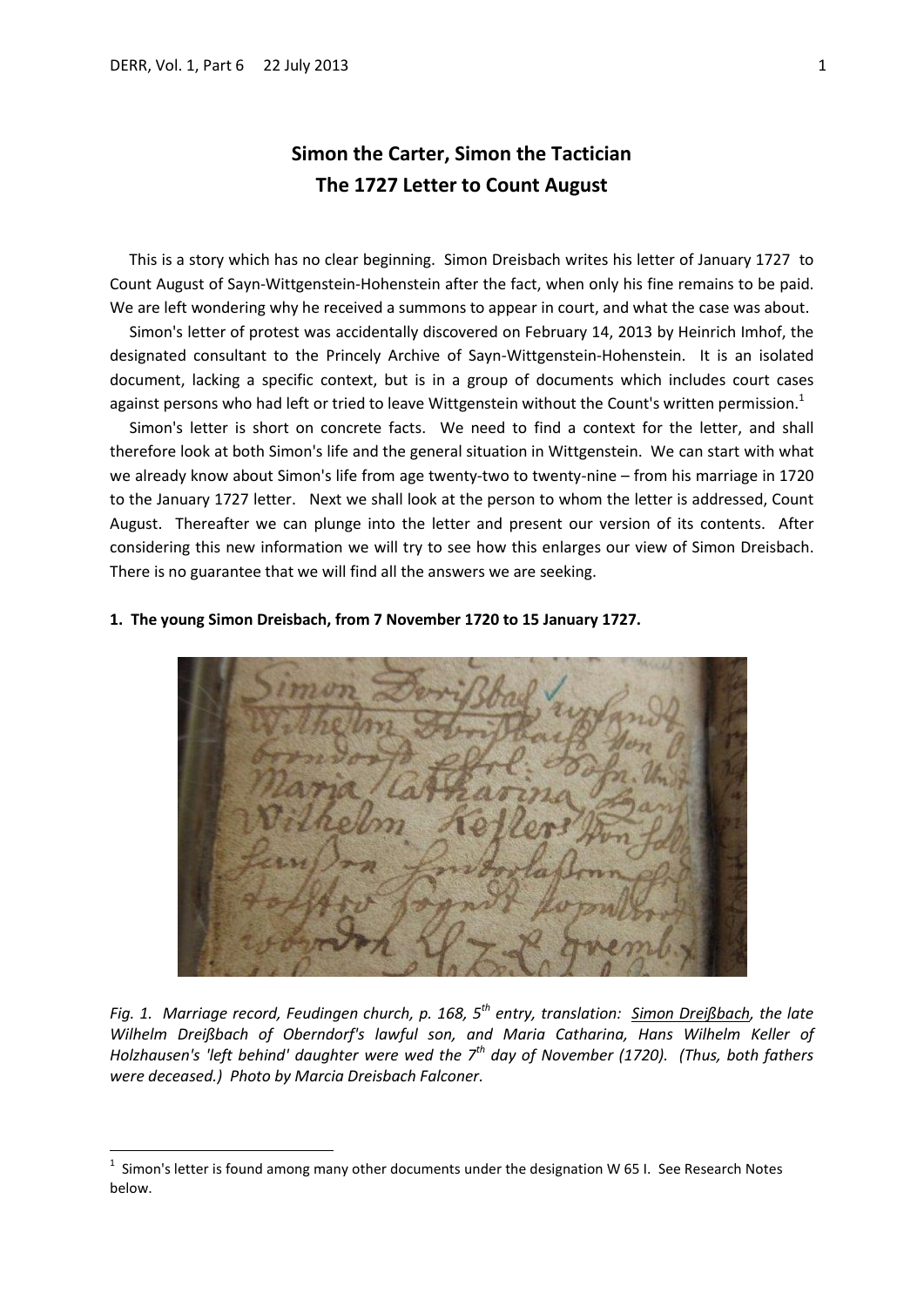On 7 November 1720 Simon Dreisbach, age twenty-two, eldest son of twice-widowed Margreth Dreisbach/Wiedt, nee Sassmannshausen, began married life in Oberndorf, in the house "Am Aberge" that he would one day inherit. He brought to the house **Maria Katharina Keller** (known as **Kette**), a young woman from the village of Holzhausen a few miles away. She was two years and a few months older than Simon, and had to fit into a household managed by Simon's mother, only 41, and where the two maternal grandparents still lived, as well as Simon's teenage brothers, **Georg** and **Mannus**.

 In the intervening years, up to the time of Simon's 1727 letter, Kette bore four children: Jost (1721), Adam (1722), Maria Katharina (1724) and Alexander (1725). Maria Katharina died at thirteen months in November 1725, just a few weeks before Alexander was born.

 There were further family deaths during this period – indeed, all the household members of the older generations died:

- Simon's maternal grandmother **Susanna Sassmannshausen, nee Schneider**, died at 67, in 1721.
- His maternal grandfather, master builder **Johannes Sassmannshausen**, died at almost 75, in 1722,
- Simon's mother, **Margreth Sassmannshausen/Dreisbach/Wiedt**, died at age 47, on 27 April 1726.

 By 1727 Simon had become the new *Hausmann* or tenant in fee, after getting the approval of the Count's administration, as it was the Count who owned Simon's house and much of his farmland. Brothers Georg and Mannus were still at home in December 1727, according to a list of the Count's Oberndorf subjects.<sup>2</sup> Simon however, as we are about to learn, had work which took him away from home. Whether or not Simon's younger brothers had found some sort of work nearby, he would have needed their help with some of the farm work, for Count August and his officials kept increasing the number of days the villagers were obliged to spend working on his farms and in his forests.

 To sum up, in this period of about six years, Simon had gone from being a new husband in a house run by the older generations, to being himself the householder, having a sideline of work, three young children, and two grown brothers at home but perhaps already going out to work. Later, we shall examine a more specific period in Simon's life, the spring of 1726.



#### **2, Wittgenstein-Wittgenstein in the 1720's. Good Count, bad Count?**

*Fig. 2. Detail of a stylized engraving of Laasphe, surmounted by Castle Wittgenstein, seat of the Counts of Sayn-Wittgenstein-Hohenstein. From here Count August and his administration directed the affairs of Wittgenstein-Wittgenstein, from 1723 until August's death in 1735.<sup>3</sup>*

1

<sup>2</sup> Document WA W 51, p. 21b, in the Princely Archive, Laasphe,

<sup>&</sup>lt;sup>3</sup> From a 17<sup>th</sup> century engraving by Matthias Merian. de.wikipedia.org/wiki/Schloss\_Wittgenstein.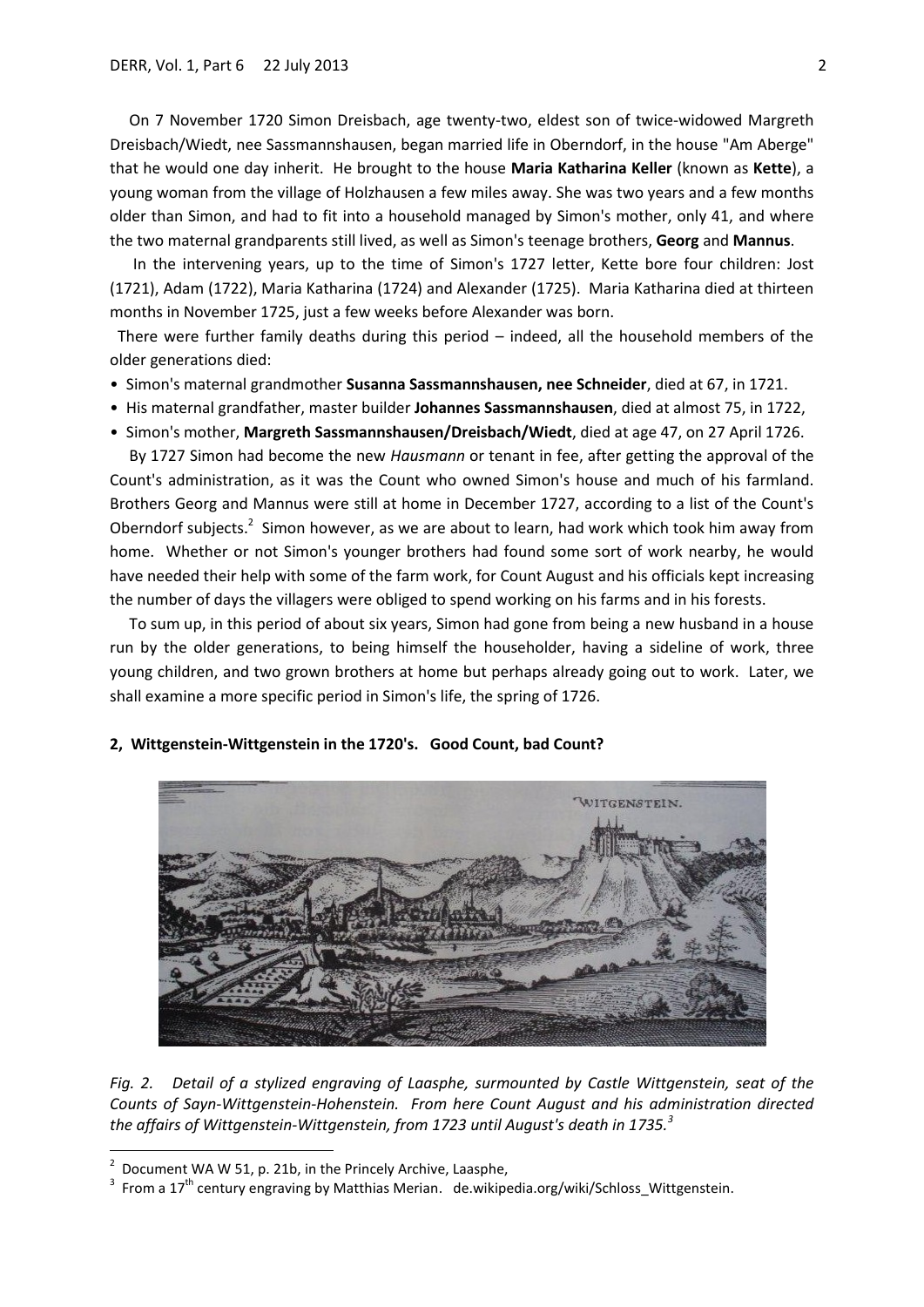If you are at the lower-to-middle end of the social ladder, forced to make ever increasing contributions in kind, in labor and in coin to your ruler, then no such ruler is a good ruler. Things could look quite different, of course, from the perspective of the Counts ruling over the two Wittgensteins. Some of their chief concerns were to maintain their elevated status, administer their territories and keep their coffers filled. They could also be clement.

 Among those who have found a place in posterity's 'good ruler' category are Count Casimir of the northern house of Wittgenstein-Berleburg (ruled 1712 to 1741), and Henrich Albrecht of the southern house of Sayn-Wittgenstein-Hohenstein, (ruled in Wittgenstein-Wittgenstein from 1698 to 1723). Their positive reputations have much to do with their personal piety, and their religious tolerance in allowing various persecuted religious groups to find asylum in their territories. In addition, the cultural brilliance of Casimir's court at Castle Berleburg added luster to his reputation.

 On the other hand, both Counts were impregnated with the principal of absolute rule, and did not look kindly on insubordination. Regrettably, moreover, Henrich Albrecht was not the most efficient or competent of rulers. Though the villagers were required to work hard for these Counts, and though they may have chafed at what they saw as advantages and privileges given to the newly arrived foreign religious radicals, yet Casimir and Henrich Albrecht did have concern for their subjects' welfare, and do not deserve to be placed in the 'bad Count' category. That label must be reserved for Henrich Albrecht's successor, August, the ultimate 'bad Count'.

 One could write a novel of intrigue in high places using this younger brother of Henrich Albrecht's as a principal figure. For a number of years August had held an important post at the Prussian court in Berlin. He apparently used his position to misappropriate state funds on a grandiose scale, was finally caught out at the end of 1710 and put in the prison of Spandau, remaining there until May 1711 when he admitted his guilt and offered to make financial restitution.<sup>4</sup> Upon his return to Wittgenstein in 1719, August became co-regent with Henrich Albrecht. At the latter's death in 1723 August assumed full control of the territory, placing burden upon burden on his over-exploited subjects. In 1724 by court decree he had all his farmer-villagers declared to be serfs in feudal bondage. Wittgenstein researcher Jochen Karl Mehldau has said, "August was the most ruthless ruler Wittgenstein ever had."<sup>5</sup> August's rule in southern Wittgenstein lasted until his death in 1735. As we follow events in the life of Simon Dreisbach, we would do well to keep in mind how difficult the villagers' lives were under this greedy and exacting Count.



# **3. Simon's letter of protest and supplication to Count August, dated 15 January 1727.<sup>6</sup>**

*Fig. 3. Addressee at the top of the letter's first page: "High-born Count of the Realm / Most gracious Count and Lord". Photo: Heinrich Imhof (detail).*

**.** 

<sup>4</sup> http://de.wikisource.org/w/index.php?title=ADB:Sayn-Wittgenstein-Hohenstein, August Graf zu...

<sup>&</sup>lt;sup>5</sup> Message to the author of 4 February 2013.<br><sup>6</sup> Desument found in MA M EF 1, Princely Ar

Document found in WA W 65 1, Princely Archive of Sayn-Wittgenstein-Hohenstein, Bad Laasphe.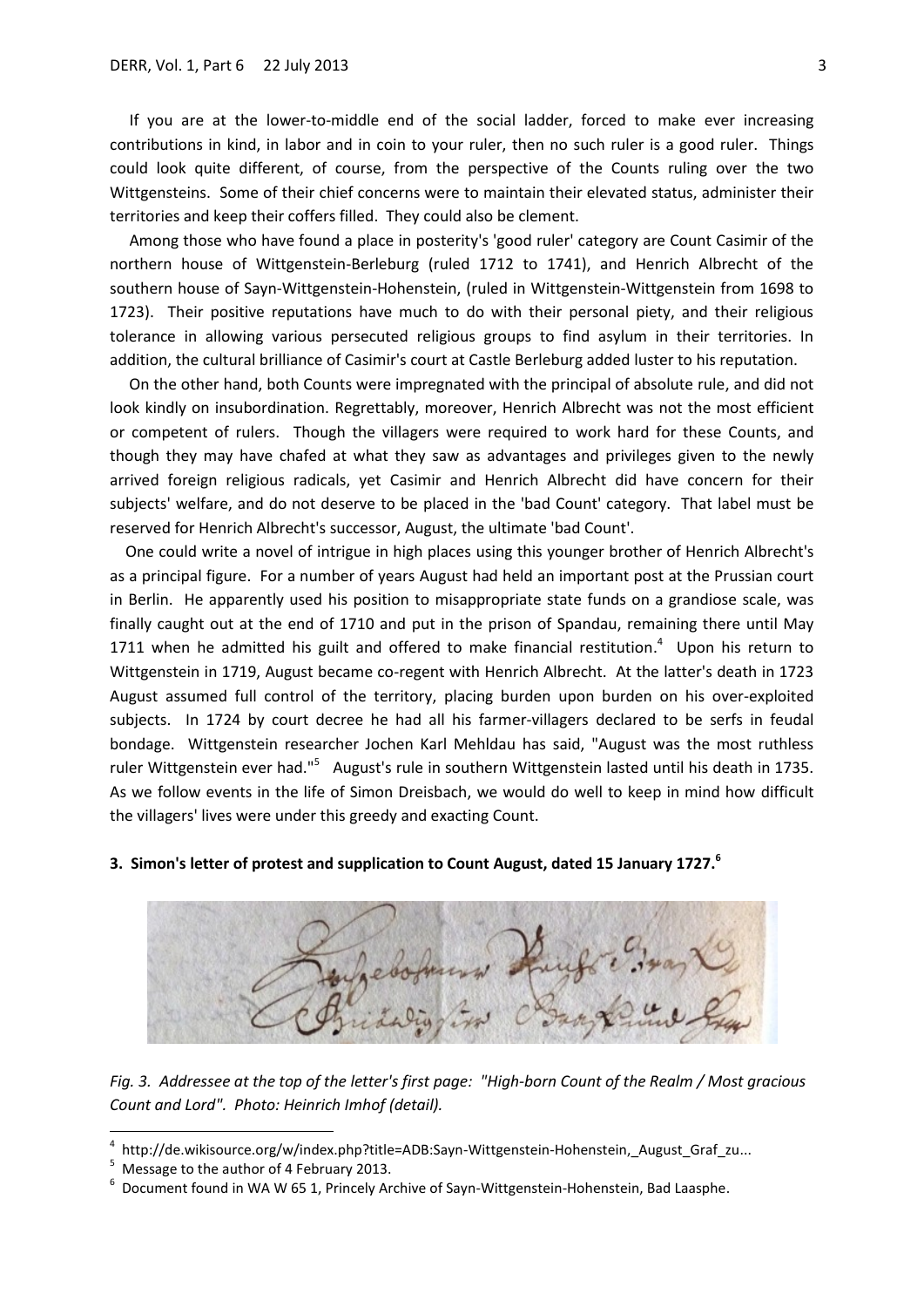After the conventional salutation at the top of the page, Simon launches straight into the matter at hand, with none of the expected polite expressions*.* His letter is not lacking in respect, but it is clear that this is a man who feels he has been wronged.

 $\alpha$ 

*Fig. 4. The first thirteen lines of the letter. They are transcribed and numbered as follows<sup>7</sup>*

- 1. Es ist mir vergangenen Frühjahr 1726 7. dem in meiner Abwesenheit
- 2. als ich eben meines Gewerbes Halber 8. gehaltenen Land Gerichte an-
- 
- 4. Gnädigste Landes Herrschaftl[icher] Con- 10. vorher, und vor meiner Abreyse
- 

1

- 6. umb Lohe abgefahrenen, 1 fl[orin] straffe in 12. gewust, und ohnangezeyget nicht
- 
- 
- 3. einige, so nach pensylvanien mit 9. gesetzet worden, da ich aber
	-
- 5. cession abgangen, nacher Cölln 11. den Tagh des Landt Gerichts nicht
	-

13. wißen können, …

 Simon, writing in January 1727, tries to get into one sentence the whole background to his having been fined. His disregard for chronological order is problematic, to say the least. The actual order of evens seems to be:

• Some persons left Wittgenstein for Pennsylvania, probably in 1725, but at the latest in early 1726.

• Their leaving was apparently matter for the court session held in Laasphe in the spring of 1726.

• Before the court session, a subpoena was delivered to Simon's house in Oberndorf, but he was not there to receive it, being away in Cologne, delivering bark. The session took place during the period of Simon's absence.

• At some point thereafter, the court decides that Simon is to be fined for not appearing when summoned. Simon is notified, either in 1726 or early 1727 that he must pay a fine of one florin.

• Simon writes his letter of explanation and protest on 15 January 1727.

<sup>7</sup> I am indebted to Heinrich Imhof of Weidenhausen, Wittgenstein, for invaluable help in correcting my transcription and for suggestions that made sense of the letter's contents. The full transcription is appended.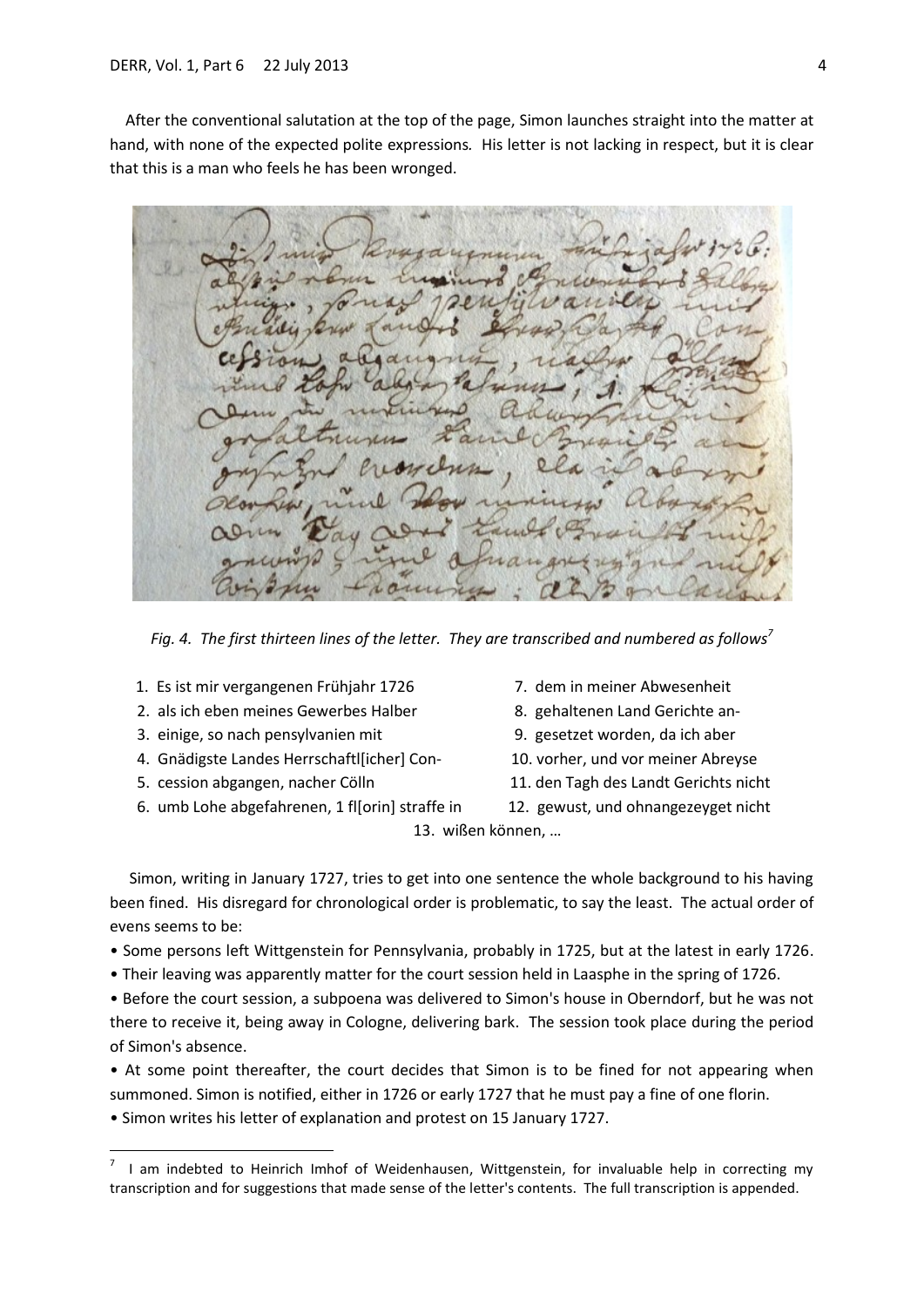A literal translation of that first sentence would make little sense to our readers, so a 'reordered' translation is given here. Readers who feel they can provide a more satisfactory translation are encouraged to send us their version. For their benefit (and to the annoyance of everyone else) each segment of the translation below is followed by one or more numbers in parentheses which show from which German line that information was taken. Suggestions and improvements are welcome.

*"In the past spring of1726 (1) in the course of my work (2), I traveled with (a load of) tanning bark (6) to Cologne (5). During my absence (7), I was summoned to appear in court (8), concerning certain persons who had gone to Pennsylvania with the Count's permission (3) (4) (5). I was fined 1 florin (6) for not appearing in court (8) (9), though I had not been informed ahead of time (10) and did not know the date of the session before I left (10) (11), nor could I have known it, not having received notice (12) (13)."*

 Simon then humbly asks that this fine be remitted, as he could not be deemed answerable for his absence. Further content of the letter will be considered in sections 3. and 4.

 From the beginning of this letter we learn something new – at this time Simon was a carter or hauler. As such, he transported goods in a horse-drawn cart. The trip in spring 1726 took him as far as Cologne, on the other side of the Rhine, to deliver his cargo – in this case bark from Wittgenstein's oak forests, destined for some tannery in Cologne. Simon uses the word *Lohe*, which is the term for tanning-bark, the source of tannin necessary for the production of leather. According to the letter, such hauling was Simon's *Gewerbe* (trade), so we can assume that during 1726 and 1727 this was his occupational sideline along with farming the "Am Aberge" property.

 The early photo below shows two carts loaded with tanning-bark outside a tannery in the city of Siegen. It was just such a cart Simon would have used for the trip to Cologne. The carts had retained the same form through the centuries, and there was no seating for the carter, who walked the whole way. A trip to Cologne would have required walking for several days in each direction.



1

*Fig. 5. Carts bringing bark to a tannery in the city of Siegen in the early twentieth century. This is the type of cart Simon Dreisbach would have used for the transport of bark to Cologne in the spring of 1726. The wheels are oversized, not only for stability, but so that the carter could grasp the spokes to help move the cart forward where the ground was soft, or on inclines.<sup>8</sup>*

 A carter's task was physically demanding. He covered long distances on foot on primitive

roads, and had no protection from the elements. He had also to be prepared for the attacks of

<sup>8</sup> From a CD produced by the late Dr, Berthold Stötzel, *Spuren der Vergangenheit: Vergessene Wege und Grenzen im Siegerland*, in connection with an exhibition at Stadtmuseum Freudenberg, September 2008.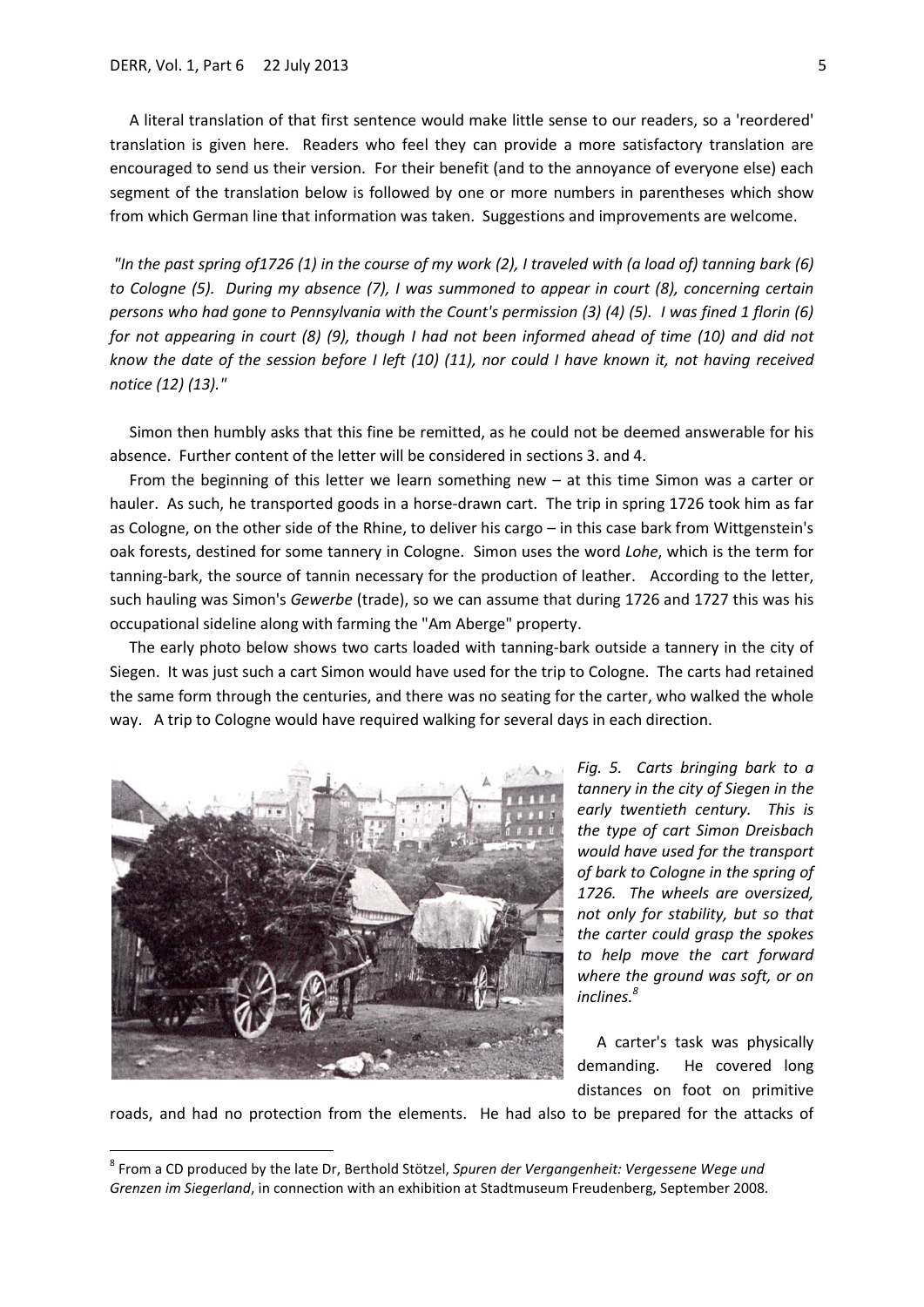brigands when his route took him through forests and uninhabited hilly regions. While transporting a load as unattractive and bulky as bark, Simon's chance of attack was surely minimal. However, we do know from the 1743 list of items Simon had borrowed (discussed in DERR no. 5), that one of the unreturned items was a musket barrel. It is known that larger groups of carters and teamsters who traveled together were armed to ward off brigands. Whether Simon in his carter days transported more desirable cargoes than bark, and whether in such cases he was armed, we cannot say.

 However that may be, Simon probably had company on the trip to Cologne. We have evidence in Fig. 5 that the Siegen tannery received more than one cartload of bark at a time. The Cologne tannery, likewise, importing bark from as far away as Wittgenstein, must have had operations of a scale requiring deliveries of more than just one cart load at a time. Simon can thus have been part of a larger transport venture comprising a number of bark-laden carts.

#### **3. Simon the carter tries a tactic**

**.** 

 In the latter part of the letter to Count August, Simon seems to be pulling a set of special strings. Having presented his claim that there were no grounds for his being fined, Simon then refers to two of Count August's officials, saying they could give him a good testimonial - *mir guthes zeugnis Beylegen können*. This was a crafty move, as these two were by no means local Wittgenstein officials. We might term them two of August's "cronies" from his years at the Prussian court. They had also held offices in Prussia, though lower than August's. Like August, they had fallen into disgrace and had been imprisoned. Later, August apparently invited them to come to Wittgenstein and administer some of his farming properties and to increase his livestock along the large-scale lines practiced in Prussia. One was Johann Joachim Ackermann, mentioned in Simon's letter as *Herr Camer-Rath Ackermann*, this title indicating that he was a member of August's governing council or Chamber. He was also involved in managing some of the Count's farms. The other is not named, but is mentioned by functions, being called the present administrator of the Count's farm, Schönhut,<sup>9</sup> and the manager of the Count's farm, Sassmannshausen, in early 1726. This administrator was actually a woman, Anna Sophia Eckard, who seems to have had a determined character and little regard for the villagers she commandeered for obligatory work on 'her' farms. The villagers, already heavily taxed in fees and work-days, had no voice. When they resorted to passive resistance, the only result was that they were punished with large fines for not turning up when ordered to do so.<sup>10</sup>

 There is no doubt that Simon's putting forward these two "cronies" as persons who could speak favorably to August about him was a strategy worth trying. Simon was surely at times part of the various village groups forced to work on the Count's farms, but as one of a number of field laborers he would hardly be known by name to the Prussian administrators. If, however, the administrators also had some connection with the exporting of bark from the Count's forests to Cologne, then Simon was more likely to have been used by them as an individual carter. This is at present only a supposition, for which archival support has not been found.

<sup>9</sup>  $\frac{9}{10}$  Later known as Augustenhof. We shall return to it as the 1735 scene of pilfering of the Count's produce.<br>10 Merger Mied successitate der herrschaftlichen Höfe im obersten Edertals in: Merger Mied

<sup>10</sup> Werner Wied, "Geschichte der herrschaftlichen Höfe im obersten Edertal" in: Werner Wied, ed., *Erndtebrück, ein Heimatbuch des obersten Edertales*, Bd. 2, Jagdgenossenschaft Ermdtebrück, 1977, pp. 91-95. For information in detail on the practices of Ackermann and Eckard, see Werner Trossbach, "Widerstand als Normalfall: Bauernunruhen in der Grafschaft Sayn-Wittgenstein-Wittgenstein 1696-1806", *Westfälishce Zeitschrift*, vol. 135 (1985), pp. 26-111. See especially pp. 91-98.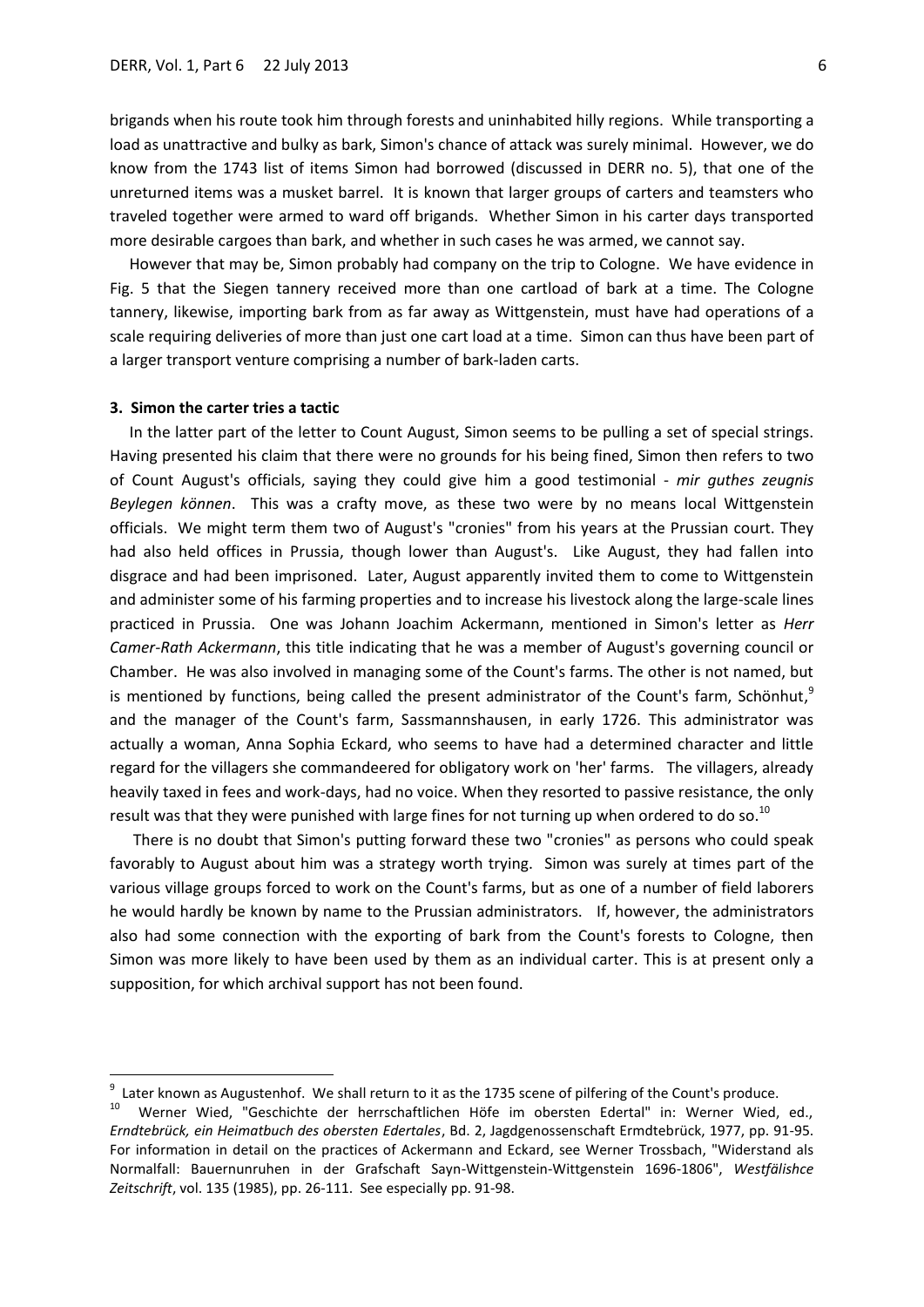We cannot know if Count August ever bothered to ask Ackermann or Eckard about that young carter who did not want to pay his fine. We do know, however, the Count's decision, which has been entered on the reverse side of the letter. It consists of one word: *Abgeschlagen*. (Refused.)

## Early traffic code for travelers on German roads<sup>11</sup>

The road shall be wide enough so that one wagon can pull over to let another pass. An empty wagon shall give way to a loaded one. A lighter wagon shall give way to a heavy one. Whoever can give way most easily, shall do so. A horseman shall give way to a wagon. A person on foot shall give way to a horseman.

## **4. A more nuanced view of Simon Dreisbach**

 Our view of Simon Dreisbach was previously restricted to what could be learned from church and administrative records. Thus we could picture him as a young father and farmer in early 1727, in a household where his widowed mother, still in her forties, probably held sway. His activities, as far as we knew, would have been limited mainly to farming near the village of Oberndorf, and to the walk to Feudingen for Sunday church services. We also knew, with regard to the year 1743, that he and Maria Katharina (we did not know then that she went by the name Kette) had seven children. We knew, on the basis of a 1928 letter sent to a Pennsylvania researcher from the Princely Archive in Laasphe,<sup>12</sup> that Simon and his family had left Wittgenstein secretly, in 1743, without the Count's permission. Furthermore, we had proof from the loyalty and abjuration lists in the courthouse in Philadelphia that in September 1743 Simon could sign his name, as could his two eldest sons. That was what we knew before 2011.<sup>13</sup> Now our view of Simon Dreisbach is much expanded,

 We now know that, for a time at least, Simon Dreisbach was a carter, and that his work took him as far as Cologne. We have also learned that in his absence he was summoned to appear at court in the spring of 1726.

 This period in early 1726, and the preceding months, had been a difficult one in Simon's family. Little Catharina, their third child and only daughter, died when thirteen months old and was buried on the 16<sup>th</sup> of November, 1725. Mother Kette was then in the final stages of her fourth pregnancy. We do not know the exact date of third son Alexander's birth, but it was probably in late November, perhaps only two weeks or so after Catharina's funeral. When it was time for Alexander's christening, on 4 December, Simon invited only four sponsors, and one was his brother Mannus, still living at home. It was surely a simpler and more sober christening than those described in the previous DERR. There was one more death to come in this period. Simon's mother, Margreth, died at age forty-seven, on 27 April 1726. We cannot know, but the possibility exists that she died during Simon's absence in Cologne.

 We also know that despite the limited schooling available in the Wittgenstein villages, Simon was literate and capable of composing and writing a letter to Count August. That is perhaps more than

**.** 

 $11$  For source, see note 6.

 $12$  This will be part of a later DERR telling how American Dreisbachs gradually got to learn about their past.

 $13$  See Research Notes below for the documents recently discovered.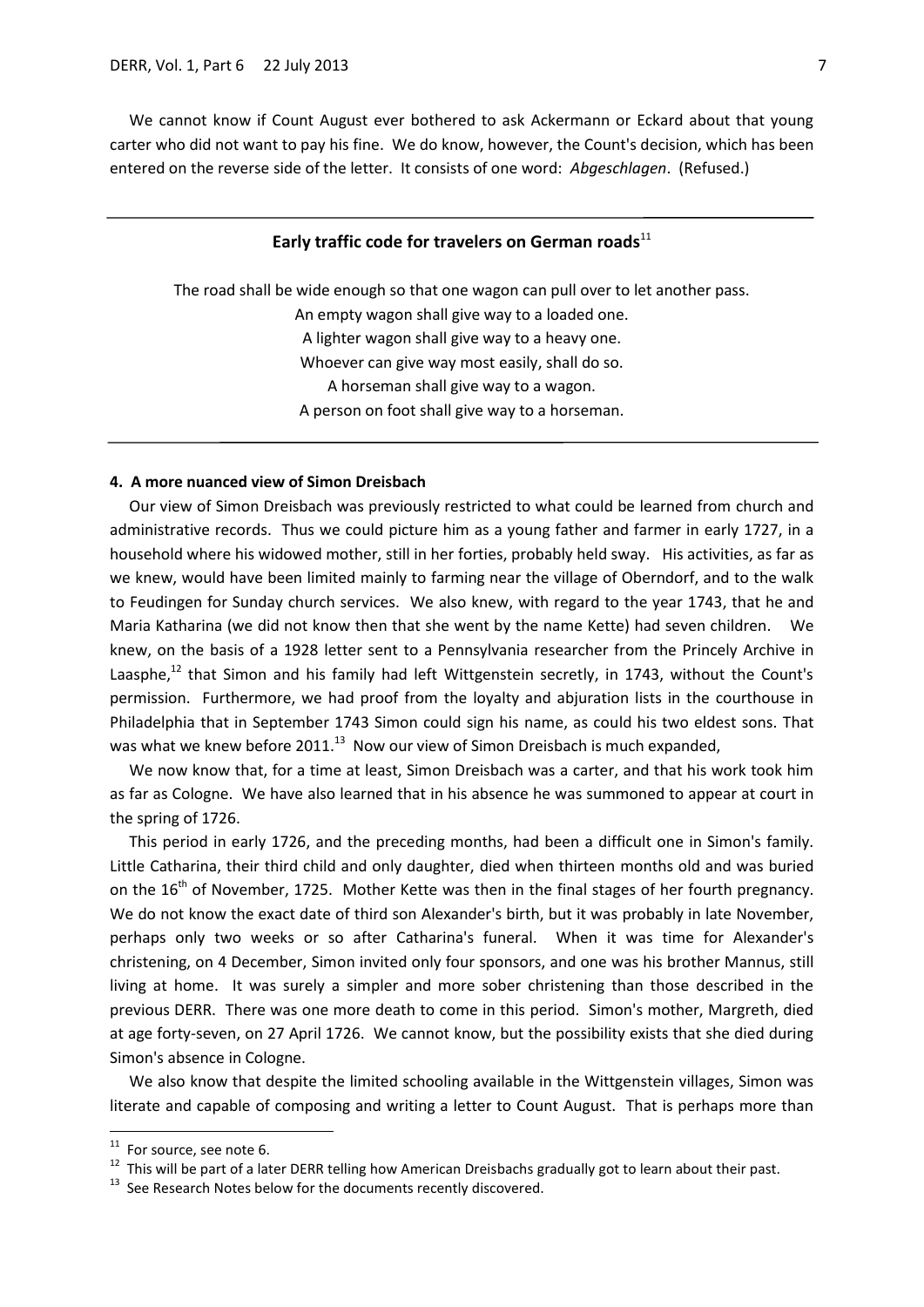one might expect from a young feudal farmer and carter. We can also surmise that Simon had a certain amount of self-confidence, as he did not hesitate to try to involve two highly placed persons in his appeal. However concise Simon's letter may be, he does not neglect the necessary civilities. Simon ends his text with the usual praise of the Count's graciousness, followed by the written equivalent of a sweeping bow – the obligatory closing phrase, "your … Excellency's most humble and most obedient Simon Dreysbach of Oberndorf".<sup>14</sup>

 What we do not know is why Simon was ordered to appear in court, and what the case was about, or who those persons were who had gone to Pennsylvania. No record of that individual court session has been found in the Princely archive in Bad Laasphe.<sup>15</sup> That the proceedings had something to do with emigration from Wittgenstein can be inferred.

 In future DERRs we will examine various stages and facets of emigration from Wittgenstein, making some new connections and revising at least one widespread but mistaken view. As an early but significant background to later Dreisbach emigration, we shall consider the dramatic history of the first major wave of emigration in 1724-1725. Several Dreisbachs were involved, one of whom was captured after having got across the border with her family – Simon Dreisbach's aunt.

## **Research notes**

1

#### • **Documents produced by, or about Simon Dreisbach, discovered by Heinrich Imhof 2011-2013:**

Heinrich Imhof, the designated consultant to the Princely Archive of Sayn-Wittgenstein-Hohenstein in Bad Laasphe, is doubtless the foremost expert on emigration from Wittgenstein to North America. He has been most generous, sharing his knowledge and his time, not only with Dreisbachs but with many researchers seeking to learn about their Wittgenstein family roots. It was Mr. Imhof who discovered the documents relevant to the life of Simon Dreisbach that form the foundation of these DERR reports. They are, in the order he discovered them:

**March 2011:** Many pages of proceedings of Count Friedrich's governing Chamber in the years 1743-1745 concerning the property Simon Dreisbach had abandoned when he went to Pennsylvania, and especially the ensuing complications. These records include the testimony of an eye-witness who was at Simon's house on the night when the Dreisbach family left for Pennsylvania. (WA D 53) **January 2013:** Two letters written by Simon Dreisbach from prison in 1737. (In WA D I4) **January 2013:** Many pages of testimonies in a court case (Adam Milchsack) covering the period 1735-1740. There is a short section from 1735 with testimony given by Simon Dreisbach. (WA P 464) **February 2013:** Simon's letter to Count August of 15 January 1727. (In WA W 65 I)

#### *A. D. G., 19 July 2013*

<sup>14</sup> "*Ew. Reichs Hoch Gräfl[iche] Excellenz unterthanigster und Gehorsamster Simon Dreysbach aus oberndorff".*

<sup>&</sup>lt;sup>15</sup> No mention has been found in the extant court records of 1726 as to what may have been discussed in this unidentified spring session, or which persons may have been involved. (Confirmation of this was received from Heinrich Imhof on 27 June 2013.)